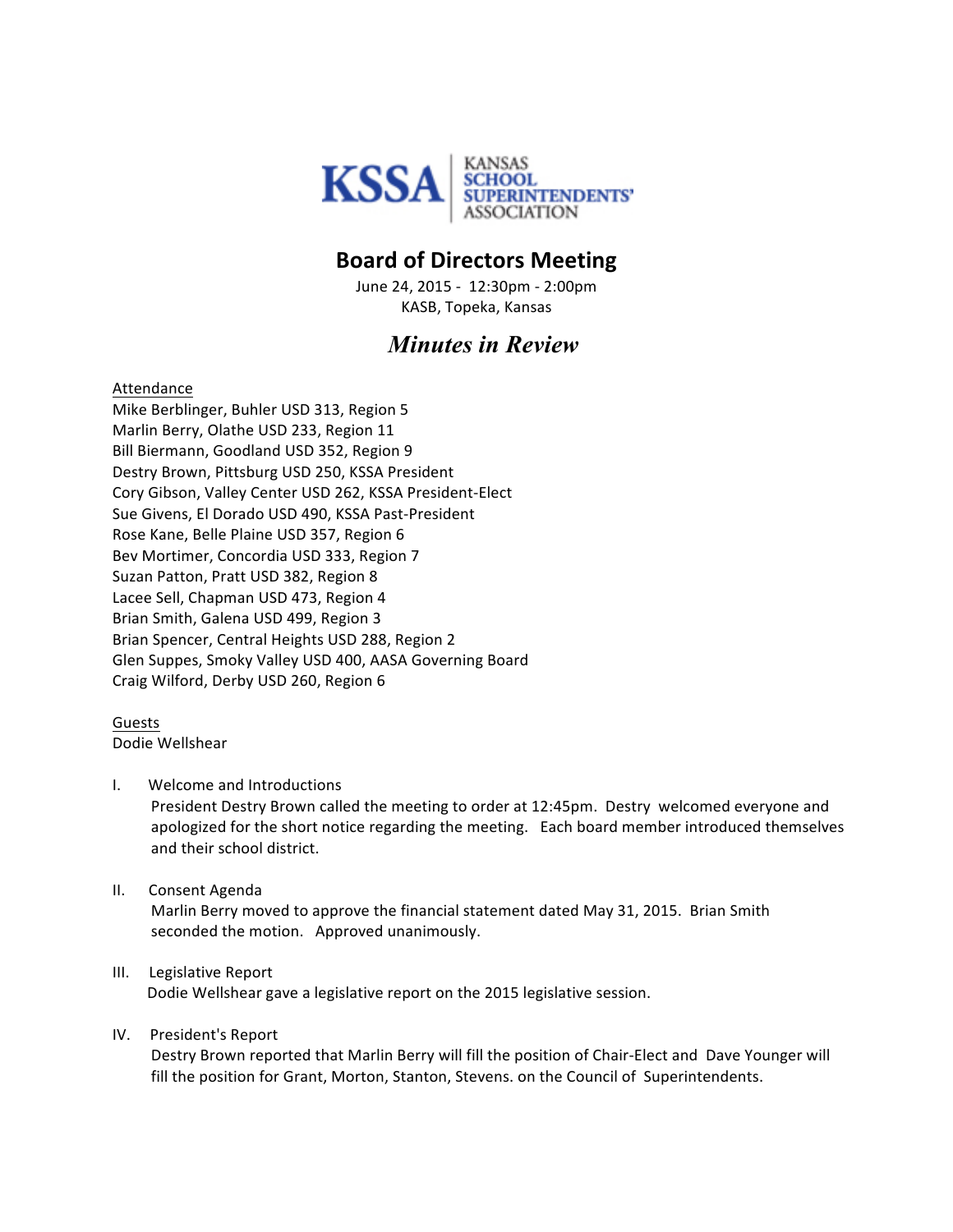Cory Gibson reported the schedule for Council of Superintendents meetings would rotate with the first meeting to be held in Valley Center and future locations of Manhattan and El Dorado were being considered. Leadership training would be at the end of the session with Andy Tompkins. Destry Brown stated the focus would be on students again this year.

Destry Brown reported that Steve Noble would finish Chad Higgins term on the KSSA board. The vacancies for Region  $9 < 1000$  and Region 10 <1000 are in the process of being filled.

Destry Brown reported that the KSSA board meeting schedule would be similar to the schedule used last year of piggy-backing with the Council of Superintendents meetings.

Destry Brown asked for input on the KSSA Committees and below was decided for the year.

Communications Committee will be discontinued. Legislative Committee will continue and a new chair will be appointed. Awards and Recognition Committee will continue with Sue Givens as chair. Professional Learning Committee will continue with Suzan Patton, Bill Biermann, Lacee Sell and Mike Berblinger. New Superintendents Workshop Committee will continue with Brian Spencer as chair with the Professional Learning Committee helping with this event. College and Career Readiness will be discontinued.

V. Executive Director's Report

Destry Brown reported that the move to KASB would take place on July 1, 2015 and encouraged the board to check out the new offices.

VI. USA | Kansas Report

Craig Wilford reported on the new offices at KASB and that the receptionist would be at the front desk.

Convention total was close to 400 registrations.

Positive feedback from the survey.

June date was requested for the future.

Vendors were happy and requested shorter exhibit time next year.

Golf would try to be added for the superintendents next year.

Shorter time for convention was also suggested on the survey.

Future convention dates are flexible for the next three (3) years.

River Fest benefitted the convention and it was requested to look into providing buttons for this event for future conventions.

G.A. Buie is working on more professional learning along with advocacy for USA | Kansas. KSSA will participate in the KASB Convention held in December and the USA Convention to be held in the summer. Motion was made by Sue Givens to conduct an Awards Luncheon along with professional learning activities in the morning preceding the Awards Luncheon. Rose Kane seconded the motion. Approved unanimously.

VII. Superintendent's Mentoring Programs Marlin Berry moved to have Rick Doll represent KSSA on KELI. Bev Mortimer seconded the motion. Approved unanimously.